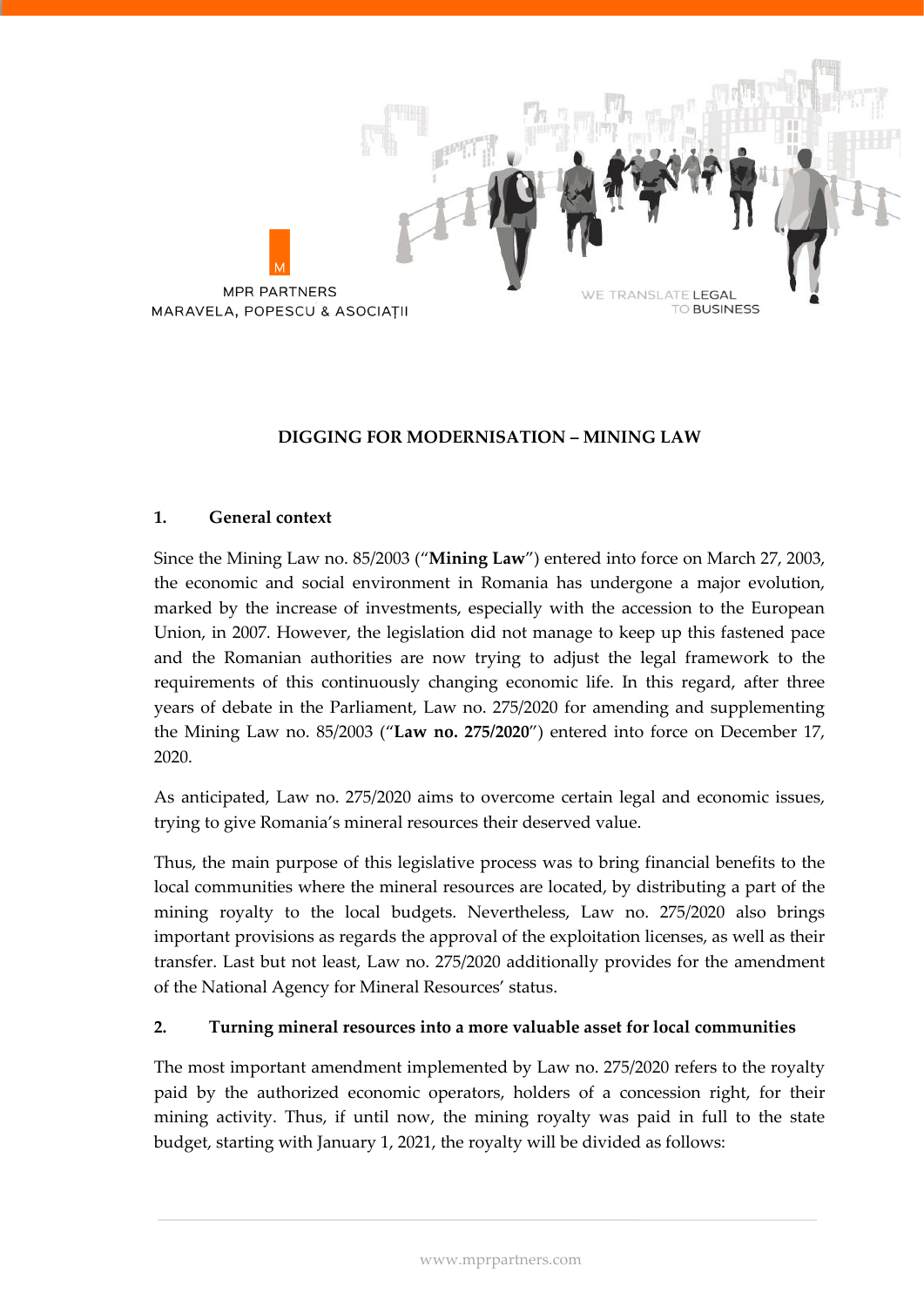- (i) 45% to the local budget of the community where the exploitation activity is carried on;
- (ii) 35% to the local budget of the county where the exploitation activity is carried on; and
- (iii) 20% to the state budget.

However, it is important to note that the above indicated division of the mining royalty will only be applied in the cases where the object of the exploitation activity is represented by surface resources and natural mineral waters (gaseous and non-gaseous). Hence, in the case of the other mineral resources, the mining royalty will continue to be paid in full to the state budget.

# **3. Licenses transferability**

With respect to the transfer of rights and obligations undertaken under a concession license, until the amendment of the Mining Law, this procedure was allowed only if the license was entered into force. Therefore, in the case of a concession license being under the approval process, this possibility was not regulated.

This legislative gap has now been covered by Law no. 275/2020, which states that the rights and obligations undertaken under the concession license not yet entered into force may be transferred in case of merger, division or transformation of the holder or in case of sale of its mining assets.

## **4. Enhanced competences for the National Agency for Mineral Resources**

Another major amendment brought to the Mining Law gives the National Agency for Mineral Resources ("**NAMR**") the authority to approve by order the exploitation licenses for construction materials, concluded in the period 1999 – 2019, and which have not yet been approved by Government decision. Thus, if the usual procedure for the exploitation of this type of mineral resources is completed by the issuance of an approval decision by the Government, an exception to this rule has been provided by Law no. 275/2020.

This decision to broaden the competences of NAMR for this certain type of exploitation licenses has been grounded on several factors, as NAMR, however, approves by order such licenses for mining concessions in the exploration phase and, also, approves prospecting and exploitation permits.

## **5. Summary and further updates**

In addition to the above amendments already entered into force, Law no. 275/2020 also provides for a future major change regarding the mining sector, this time from a political point of view. Thus, it is stated that by July 1, 2021, the Government shall amend the